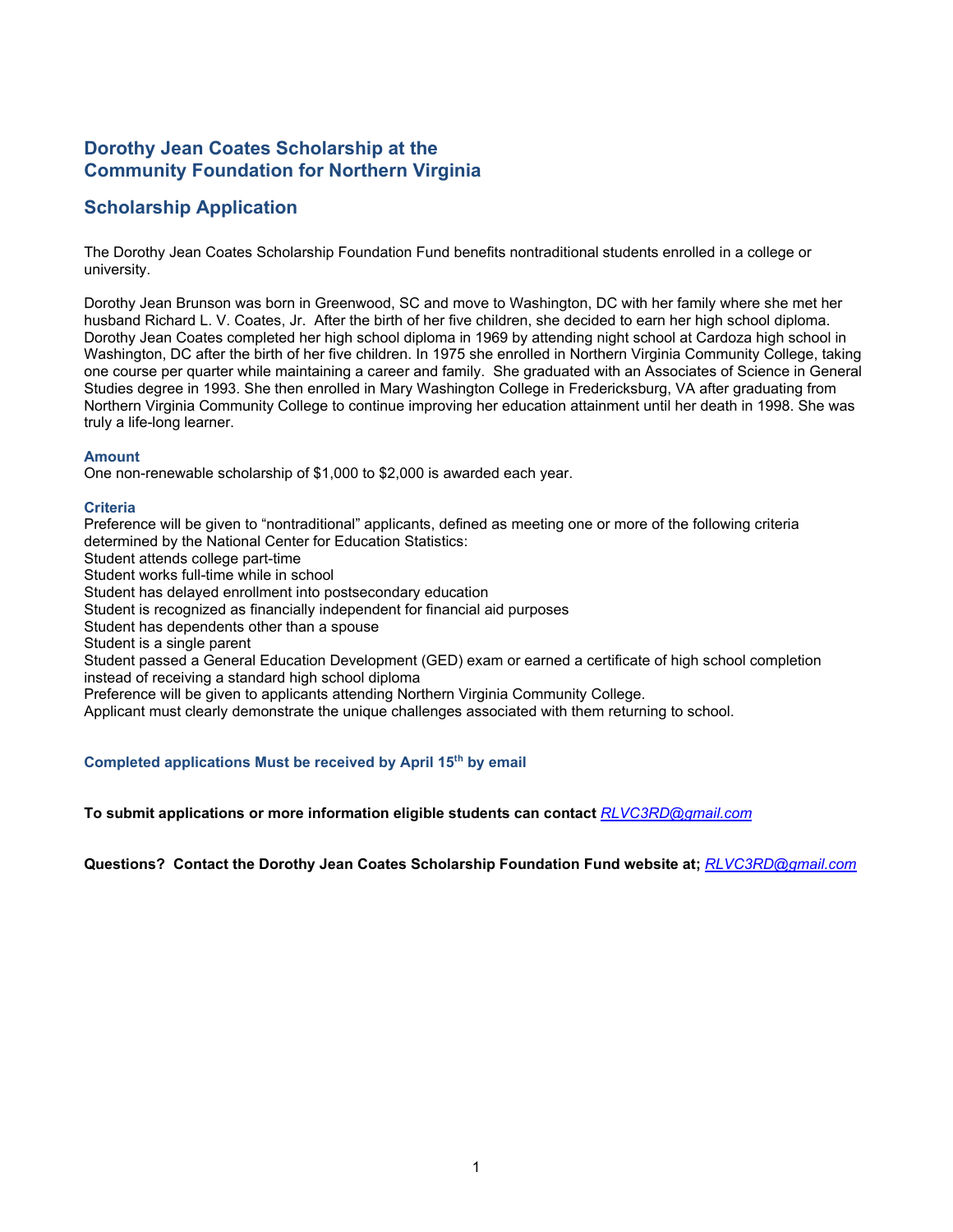|                                                                                        |                                | <b>Applicant Information</b>                                                                                   |                                                                                                                       |                                 |  |
|----------------------------------------------------------------------------------------|--------------------------------|----------------------------------------------------------------------------------------------------------------|-----------------------------------------------------------------------------------------------------------------------|---------------------------------|--|
| Full Name:                                                                             |                                |                                                                                                                |                                                                                                                       | Date: <u>__________________</u> |  |
|                                                                                        | First                          | M.I.                                                                                                           | Last.                                                                                                                 |                                 |  |
| Address:                                                                               |                                |                                                                                                                |                                                                                                                       |                                 |  |
|                                                                                        | <b>Street Address</b>          |                                                                                                                |                                                                                                                       | Apartment/Unit #                |  |
|                                                                                        | City                           |                                                                                                                | <b>State</b>                                                                                                          | ZIP Code                        |  |
| Phone:                                                                                 |                                | Email                                                                                                          | <u> 1989 - Johann Harry Harry Harry Harry Harry Harry Harry Harry Harry Harry Harry Harry Harry Harry Harry Harry</u> |                                 |  |
|                                                                                        |                                |                                                                                                                |                                                                                                                       |                                 |  |
|                                                                                        |                                | <b>Academic Information</b>                                                                                    |                                                                                                                       |                                 |  |
|                                                                                        |                                |                                                                                                                |                                                                                                                       |                                 |  |
|                                                                                        |                                |                                                                                                                |                                                                                                                       |                                 |  |
|                                                                                        |                                |                                                                                                                |                                                                                                                       |                                 |  |
| <b>Graduation Date:</b>                                                                |                                |                                                                                                                |                                                                                                                       |                                 |  |
|                                                                                        |                                |                                                                                                                |                                                                                                                       |                                 |  |
|                                                                                        |                                |                                                                                                                |                                                                                                                       |                                 |  |
|                                                                                        |                                |                                                                                                                |                                                                                                                       |                                 |  |
|                                                                                        |                                |                                                                                                                |                                                                                                                       |                                 |  |
| Please provide all official transcripts from high school and colleges with application |                                |                                                                                                                |                                                                                                                       |                                 |  |
|                                                                                        |                                |                                                                                                                |                                                                                                                       |                                 |  |
|                                                                                        |                                | <b>Character References</b>                                                                                    |                                                                                                                       |                                 |  |
|                                                                                        |                                | When submitting your application, please attach at least one-character reference letter with your application. |                                                                                                                       |                                 |  |
|                                                                                        |                                |                                                                                                                |                                                                                                                       |                                 |  |
|                                                                                        | May we contact this reference? |                                                                                                                |                                                                                                                       |                                 |  |
| <b>YES</b><br>$\Box$                                                                   | <b>NO</b><br>П                 |                                                                                                                |                                                                                                                       |                                 |  |
|                                                                                        |                                | $A = 45.345 \pm 0.000$                                                                                         |                                                                                                                       |                                 |  |

**Activities** 

We are interested in how you spend your time outside the classroom. Please tell us the area(s) you are most passionate about. If you are involved in any activities regarding Community Leadership, Education, Employment, Extracurricular Activities (Sports, Arts, etc.) Volunteer Work, or other passions you participate in. (If additional space needed attach file)

 $\_$  ,  $\_$  ,  $\_$  ,  $\_$  ,  $\_$  ,  $\_$  ,  $\_$  ,  $\_$  ,  $\_$  ,  $\_$  ,  $\_$  ,  $\_$  ,  $\_$  ,  $\_$  ,  $\_$  ,  $\_$  ,  $\_$  ,  $\_$  ,  $\_$  ,  $\_$  ,  $\_$  ,  $\_$  ,  $\_$  ,  $\_$  ,  $\_$  ,  $\_$  ,  $\_$  ,  $\_$  ,  $\_$  ,  $\_$  ,  $\_$  ,  $\_$  ,  $\_$  ,  $\_$  ,  $\_$  ,  $\_$  ,  $\_$  , \_\_\_\_\_\_\_\_\_\_\_\_\_\_\_\_\_\_\_\_\_\_\_\_\_\_\_\_\_\_\_\_\_\_\_\_\_\_\_\_\_\_\_\_\_\_\_\_\_\_\_\_\_\_\_\_\_\_\_\_\_\_\_\_\_\_\_\_\_\_\_\_\_\_\_\_\_\_\_\_\_\_\_\_\_\_\_\_\_\_\_\_\_\_\_  $\_$  ,  $\_$  ,  $\_$  ,  $\_$  ,  $\_$  ,  $\_$  ,  $\_$  ,  $\_$  ,  $\_$  ,  $\_$  ,  $\_$  ,  $\_$  ,  $\_$  ,  $\_$  ,  $\_$  ,  $\_$  ,  $\_$  ,  $\_$  ,  $\_$  ,  $\_$  ,  $\_$  ,  $\_$  ,  $\_$  ,  $\_$  ,  $\_$  ,  $\_$  ,  $\_$  ,  $\_$  ,  $\_$  ,  $\_$  ,  $\_$  ,  $\_$  ,  $\_$  ,  $\_$  ,  $\_$  ,  $\_$  ,  $\_$  ,  $\_$  ,  $\_$  ,  $\_$  ,  $\_$  ,  $\_$  ,  $\_$  ,  $\_$  ,  $\_$  ,  $\_$  ,  $\_$  ,  $\_$  ,  $\_$  ,  $\_$  ,  $\_$  ,  $\_$  ,  $\_$  ,  $\_$  ,  $\_$  ,  $\_$  ,  $\_$  ,  $\_$  ,  $\_$  ,  $\_$  ,  $\_$  ,  $\_$  ,  $\_$  ,  $\_$  ,  $\_$  ,  $\_$  ,  $\_$  ,  $\_$  ,  $\_$  ,  $\_$  ,  $\_$  ,  $\_$  ,  $\_$  ,  $\_$  ,  $\_$  ,  $\_$  ,  $\_$  ,  $\_$  ,  $\_$  ,  $\_$  ,  $\_$  ,  $\_$  ,  $\_$  ,  $\_$  ,  $\_$  ,  $\_$  ,  $\_$  ,  $\_$  ,  $\_$  ,  $\_$  ,  $\_$  ,  $\_$  ,  $\_$  ,  $\_$  ,  $\_$  ,  $\_$  ,  $\_$  ,  $\_$  ,  $\_$  ,  $\_$  ,  $\_$  ,  $\_$  ,  $\_$  ,  $\_$  ,  $\_$  ,  $\_$  ,  $\_$  ,  $\_$  ,  $\_$  ,  $\_$  ,  $\_$  ,  $\_$  ,  $\_$  ,  $\_$  ,  $\_$  ,  $\_$  ,  $\_$  ,  $\_$  ,  $\_$  ,  $\_$  ,  $\_$  ,  $\_$  ,  $\_$  ,  $\_$  ,  $\_$  ,  $\_$  ,  $\_$  ,  $\_$  ,  $\_$  ,  $\_$  ,  $\_$  ,  $\_$  ,  $\_$  ,  $\_$  ,  $\_$  ,  $\_$  ,  $\_$  ,  $\_$  ,  $\_$  ,  $\_$  ,  $\_$  ,  $\_$  ,  $\_$  ,  $\_$  ,  $\_$  ,  $\_$  ,  $\_$  ,  $\_$  ,  $\_$  ,  $\_$  ,  $\_$  ,  $\_$  ,  $\_$  ,  $\_$  ,  $\_$  ,  $\_$  ,  $\_$  ,  $\_$  ,  $\_$  ,  $\_$  ,  $\_$  ,  $\_$  ,  $\_$  ,  $\_$  ,  $\_$  ,  $\_$  ,  $\_$  ,  $\_$  ,  $\_$  ,  $\_$  ,  $\_$  ,  $\_$  ,  $\_$  ,  $\_$  ,  $\_$  ,  $\_$  ,  $\_$  ,  $\_$  ,  $\_$  ,  $\_$  ,  $\_$  ,  $\_$  ,  $\_$  ,  $\_$  ,  $\_$  ,  $\_$  ,  $\_$  ,  $\_$  ,  $\_$  ,  $\_$  ,  $\_$  ,  $\_$  ,  $\_$  ,  $\_$  ,  $\_$  ,  $\_$  ,  $\_$  ,  $\_$  ,  $\_$  ,  $\_$  ,  $\_$  ,  $\_$  ,  $\_$  ,  $\_$  ,  $\_$  ,  $\_$  ,  $\_$  ,  $\_$  ,  $\_$  ,  $\_$  ,  $\_$  ,  $\_$  ,  $\_$  ,  $\_$  ,  $\_$  ,  $\_$  ,  $\_$  ,  $\_$  ,  $\_$  ,  $\_$  ,  $\_$  ,  $\_$  ,